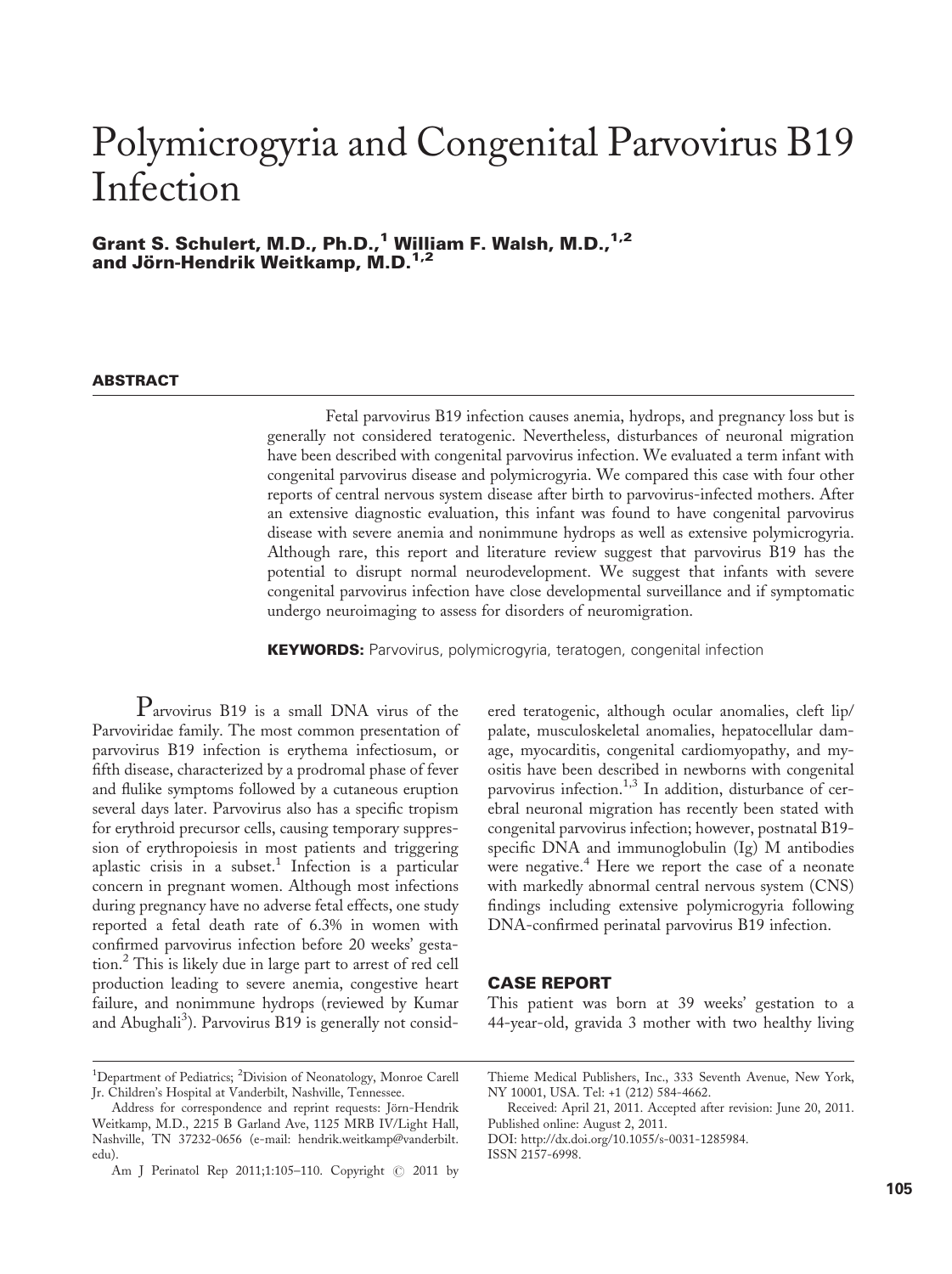children. Her pregnancy was complicated by advanced maternal age and in vitro fertilization with donor oocyte. She developed preterm labor at 22 weeks' gestation. A cerclage was placed and she received indomethacin for tocolysis up to 32 weeks' gestation. Prenatal ultrasounds were reportedly normal until 39 weeks when enlarged cerebral ventricles and enlarged heart chambers were noted. A nonstress test showed late fetal heart rate decelerations and lack of variability, and a male infant was delivered via caesarean section for nonreassuring fetal status. Polyhydramnios was noted upon artificial rupture of membranes at delivery. The Apgar scores were 8 at 1 minute and 8 at 5 minutes. A complete blood count was notable for an hemoglobin of 4.0 g/dL and a hematocrit of 12%. Findings on initial physical exam included marked pallor, scalp edema, tachypnea, a twovessel cord, bilateral hydroceles and a 3/6 systolic heart murmur that radiated to the axilla with strong pulses and normal distal perfusion.

A comprehensive diagnostic evaluation was performed and is listed in Table 1. Of note, serology for parvovirus B19 showed a positive IgG but a negative IgM; however, polymerase chain reaction (PCR) detection in the infant's blood for parvovirus B19 DNA was positive.

On the second postnatal day, the infant had several abnormal movements suggestive of seizures. An electroencephalogram was obtained that showed no seizure activity but generalized cerebral dysfunction. Cranial ultrasound showed mild dilatation of the lateral and third ventricles, and brain magnetic resonance imaging (MRI) showed extensive polymicrogyria on the right, involving the cortex of the frontal, temporal, and parietal lobes (Fig. 1). The process affected most of

the right convexity, as well as the parasagittal frontal cortex. On the left, there was mild polymicrogyria in the insula.

The patient required several packed red blood cell transfusions but was discharged to home in ambient air on the 20th postnatal day. Since discharge, the patient has continued to have anemia as well as periods of neutropenia and has required multiple outpatient transfusions. He underwent bone marrow biopsy, which showed a normocellular marrow with trilineage hematopoiesis, consistent with congenital parvovirus infection. Neurodevelopmentally, he has had episodes of staring and decreased responsiveness and was started on anticonvulsant therapy to prevent seizures.

#### **DISCUSSION**

This report suggests that parvovirus B19 has the potential to disrupt normal neurodevelopment. Parvovirus is a significant pathogen affecting pregnant women, as up to 10% of women with documented infection have fetal loss. It is generally thought that most perinatal mortality is due to transient suppression of erythropoiesis leading to severe anemia and hydrops. Although malformations have been associated with congenital parvovirus infection, it is controversial whether parvovirus has teratogenic effects. Here, we report a term infant with clinically overt parvovirus B19 infection and extensive polymicrogyria. This patient had high IgG titers for parvovirus but was negative for IgM; however, parvovirus IgM typically remains positive for only 2 to 4 months after infection.<sup>4</sup> In this case, the mother of the infant did not have a known parvovirus exposure, but reported pregnancy complications 4 months prior to delivery.

Table 1 Diagnostic Evaluation

| <b>Evaluation</b>                                | Result                                               |
|--------------------------------------------------|------------------------------------------------------|
| Chest radiograph                                 | Cardiomegaly, small bilateral pleural effusions      |
| Abdominal ultrasound                             | Small volume ascites                                 |
| Echocardiogram                                   | 3 small muscular VSDs, small to moderate PDA         |
| Direct antiglobulin test                         | <b>Negative</b>                                      |
| Reticulocyte count                               | 0.8%                                                 |
| Flow cytometry for fetal cells in maternal blood | Fetal cells $< 0.04\%$                               |
| Karyotype                                        | 46XY                                                 |
| FISH for 22q11 microdeletion                     | Negative                                             |
| Noonan's syndrome gene sequencing                | Normal                                               |
| High-resolution chromosomal microarray           | Two small deletions of unknown clinical significance |
| Rubella IgM and IgG                              | IgM negative, IgG positive                           |
| CMV IqM and IqG                                  | IgM negative, IgG negative                           |
| CMV viral culture                                | No growth                                            |
| LCMV IqM and IqG                                 | IgM negative, IgG positive                           |
| Toxoplasma IgM and IgG                           | IgM negative, IgG positive                           |
| Parvovirus                                       | IgM negative, IgG positive, PCR positive             |

CMV, cytomegalovirus; FISH, fluorescence in situ hybridization; IG, immunoglobulin; LCMV, lymphocytic choriomeningitis virus; PCR, polymerase chain reaction; PDA, patent ductus arteriosus; VSD, ventricular septal defect.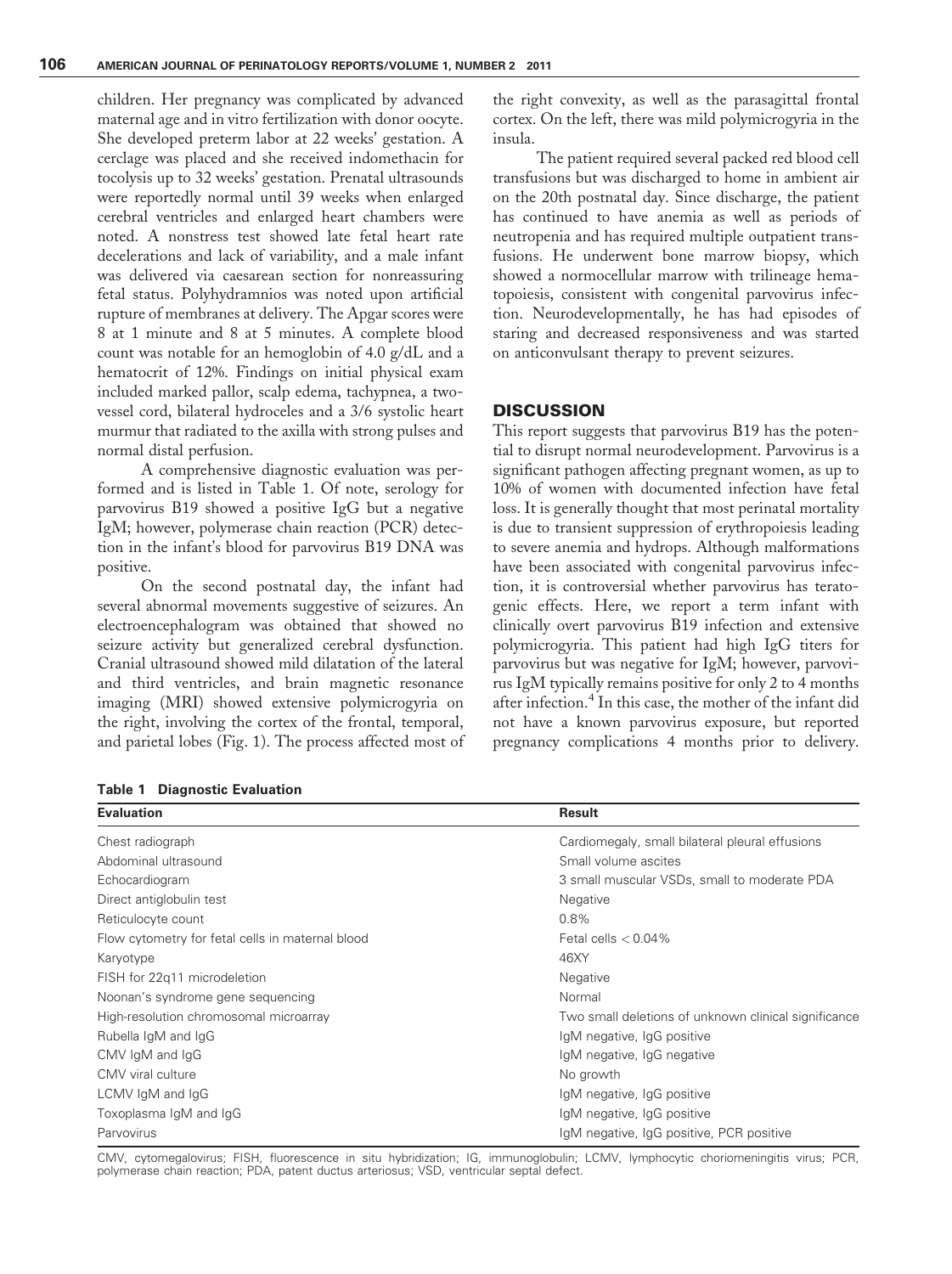

Figure 1 Patient brain magnetic resonance imaging (MRI). Axial (A) and coronal (B) T2-weighted postnatal MRI images of patient's brain demonstrating extensive polymicrogyria involving right frontal, temporal, and parietal lobes.

Therefore, a negative parvovirus IgM test in the infant after delivery was expected. In contrast to IgM, parvovirus PCR is highly sensitive and can detect virus for at least 6 months after infection.

Polymicrogyria is a malformation of cortical development, resulting from abnormalities during late neuronal migration or early cortical organization between 3 and 5 months' gestation.<sup>5,6</sup> Although there is clinical and radiographic heterogeneity in patients classified as having polymicrogyria, more than half have global developmental delay and develop epilepsy.<sup>6</sup> Polymicrogyria has been described secondary to ischemic insults and congenital infections, particularly human cytomegalovirus (CMV). This infant tested negative

for CMV. Polymicrogyria is associated with chromosomal deletions involving the X-chromosome and Di-George syndrome and is mapped to several genes involved in neuronal migration. None of those genes were included in the small deletions identified in the patient, nor were any other genes associated with CNS abnormalities.

Uncertainty remains regarding the timing of infection. The infant had profound anemia and a low reticulocyte count at birth (0.8%). One would expect discontinuation of viral replication in erythroid progenitor cells after appearance of parvovirus IgG antibodies and therefore bone marrow recovery and appearance of reticulocytes. Therefore, this infant may have had peripartum parvovirus infection plus unrelated polymicrogyria. Alternatively, parvovirus infection may have occurred earlier in intrauterine life with an effect on the brain followed by bone marrow suppression at birth from another cause. However, congenital red-cell aplasia and persistent anemia has been described after congenital B19 infection.<sup>7</sup> In addition, this patient has recently been diagnosed with Diamond Blackfan anemia, a condition associated with parvovirus B19 infection.<sup>8</sup>

There is significant controversy in the literature as to whether parvovirus B19 is teratogenic. Rare case reports have described infants with intrauterine parvovirus infection that have neurological anomalies (Table 2). These infants had features of parvovirus disease including anemia and nonimmune hydrops; CNS findings were generally made upon autopsy. Where a known maternal parvovirus infection was identified, it was in the second trimester. Notably, several of these patients had ventricular enlargement, which was also found in the patient described here. We are aware of only one other report of B19-associated polymicrogyria; however, neither virus-specific IgM nor DNA was detected in the infant postnatally.<sup>4</sup> Antenatal MRI demonstrated dilation of the left lateral ventricle at 22 weeks' gestation, and follow-up MRI after birth showed marked left frontal polymicrogyria, very similar to the patient described here.

The overall risk of congenital anomalies in neonates with intrauterine parvovirus infection is low. One large study of pregnant women with parvovirus infection found that only one of the surviving infants had a congenital anomaly.<sup>11</sup> Nevertheless, infants who suffer more severe infections may be at higher risk. Nagel et al examined 16 children treated with intrauterine transfusion for severe parvovirus infection and found that 32% had delayed psychomotor development ranging from mild to severe.<sup>12</sup> On the other hand, a similar study of patients who received prenatal transfusion found that all had neurodevelopmental scores within two standard deviations of the mean.<sup>13</sup> However, neither of these studies reported neuroimaging findings.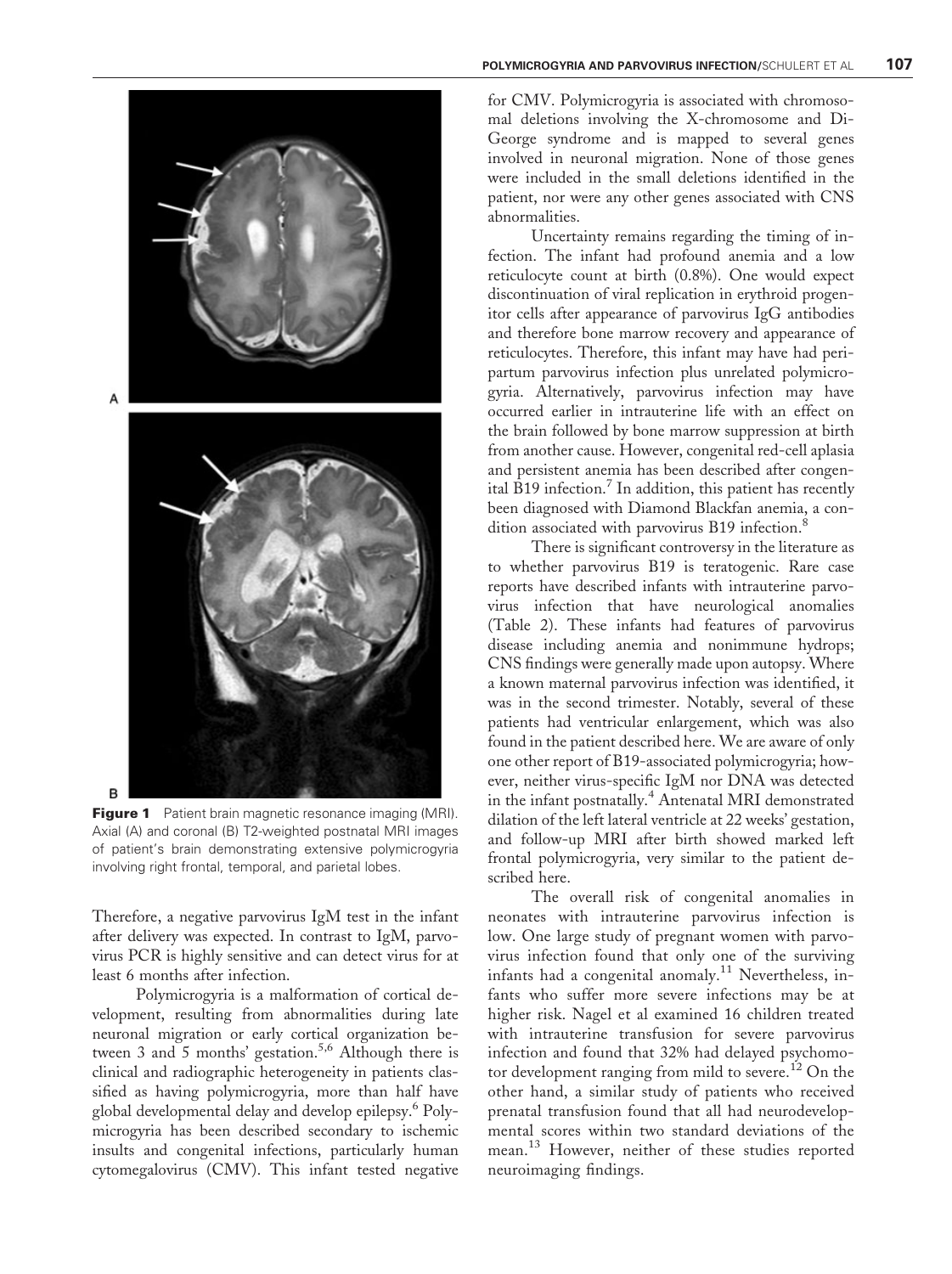|                                  | Gestational          | Gestational                      |                             |                                      |                                |                                 |         |
|----------------------------------|----------------------|----------------------------------|-----------------------------|--------------------------------------|--------------------------------|---------------------------------|---------|
| Reference                        | Age at Birth<br>(wk) | Exposure (wk) Clinical<br>Age at | Findings                    | <b>CNS Findings</b>                  | <b>Prenatal Diagnostics</b>    | <b>Diagnostics</b><br>Postnatal | Outcome |
| Katz et al (1996) <sup>9</sup>   | 34                   | Jnknown                          | multisystem<br>Anemia,      | Cortical dysplagia,                  | lgM + (fetal serum)            | $\frac{\Omega}{\Omega}$         | Died    |
|                                  |                      |                                  | failure<br>organ            | architectural disruption of          |                                |                                 |         |
|                                  |                      |                                  |                             | cerebral cortex, ventricular         |                                |                                 |         |
|                                  |                      |                                  |                             | dilation                             |                                |                                 |         |
| Katz et al (1996) <sup>9</sup>   | 28                   | Unknown                          | Hydrops, multisystem        | Hydrocephalus, dilation of           | lgM+(maternal and              | $\frac{\Omega}{\Sigma}$         | Died    |
|                                  |                      |                                  | failure,<br>organ           | lateral and third ventricle          | fetal serum)                   |                                 |         |
|                                  |                      |                                  | respiratory failure         |                                      |                                |                                 |         |
| Isumi et al (1999) <sup>10</sup> | 27                   | $\frac{5}{1}$                    | Hydrops                     | Calcifications in cerebral cortex,   | IgM+(maternal serum),          | $-190^\circ - 190^\circ$        | Died    |
|                                  |                      |                                  |                             | multinucleated giant cells           | PCR + (amniotic fluid)         |                                 |         |
| Pistorius et al $(2008)^4$ 41    |                      | $\frac{6}{1}$                    | hydrops<br>Anemia,          | Enlargement of left frontal horn,    | IgM+ (maternal and fetal       | DONINUS .+ DOI'- NOI            |         |
|                                  |                      |                                  |                             | left frontal polymicrogyria          | serum), PCR + (amniotic fluid) | $PCR -$                         |         |
| This report                      | 39                   | Unknown                          | Anemia, hydrops, congenital | Dilation of the lateral and third    | $\supseteq$                    | DONINUS .+ DOI'- NOI            |         |
|                                  |                      |                                  | heart disease               | ventricles, extensive polymicrogyria |                                | PCR <sub>+</sub>                |         |

We are aware that the polymicrogyria in this patient may have resulted from other causes as listed in the extensive evaluation summarized in Table 1. The infant showed other, more subtle abnormalities such as three small muscular ventricular septal defects and a single-vessel cord. These may not be evident in lowresolution prenatal ultrasound screening, and hydrops may have developed closer to term. Although the mother developed preterm labor at 22 weeks and received prolonged indomethacin treatment for latency, no adverse effects on CNS development have been described in this relatively common scenario.<sup>14</sup> Therefore, parvovirus infection is the most likely contributor in this case. It is possible that a combination of circumstances is required for the phenotype to occur, such as parvovirus B19 infection in a fetus with genetic risk factors at a critical time of CNS development. It is unknown whether parvovirus could cause a direct cytopathic effect on neuronal cells or if CNS injury would be secondary to complications of infection such as profound anemia, chronic hypoxia, or the inflammatory host response. A teratogenic effect is also supported by earlier animal studies suggesting that parvovirus infection in mice can lead to CNS malformations.<sup>15</sup> Although larger studies suggest that the overall risk for congenital anomalies in patients with parvovirus infection is low, we speculate that the risk may be greater in patients with more profound infection who develop severe anemia and hydrops. Although CNS malformations appear to be a rare complication of congenital parvovirus B19 infection, it may be reasonable to suggest close developmental surveillance and neuroimaging in symptomatic children exposed to parvovirus in utero.

## **REFERENCES**

- 1. Young NS, Brown KE. Parvovirus B19. N Engl J Med 2004; 350:586–597
- 2. Enders M, Weidner A, Zoellner I, Searle K, Enders G. Fetal morbidity and mortality after acute human parvovirus B19 infection in pregnancy: prospective evaluation of 1018 cases. Prenat Diagn 2004;24:513–518
- 3. Kumar ML, Abughali NF. Perinatal parvovirus B19 infection. NeoReviews 2005;6:32–37
- 4. Pistorius LR, Smal J, de Haan TR, et al. Disturbance of cerebral neuronal migration following congenital parvovirus B19 infection. Fetal Diagn Ther 2008;24:491–494
- 5. Guerrini R, Parrini E. Neuronal migration disorders. Neurobiol Dis 2010;38:154–166
- 6. Leventer RJ, Jansen A, Pilz DT, et al. Clinical and imaging heterogeneity of polymicrogyria: a study of 328 patients. Brain 2010;133(Pt 5):1415–1427
- 7. Brown KE, Green SW, Antunez de Mayolo J, et al. Congenital anaemia after transplacental B19 parvovirus infection. Lancet 1994;343:895–896
- 8. Heegaard ED, Hasle H, Clausen N, Hornsleth A, Kerndrup GB. Parvovirus B19 infection and Diamond-Blackfan anaemia. Acta Paediatr 1996;85:299–302